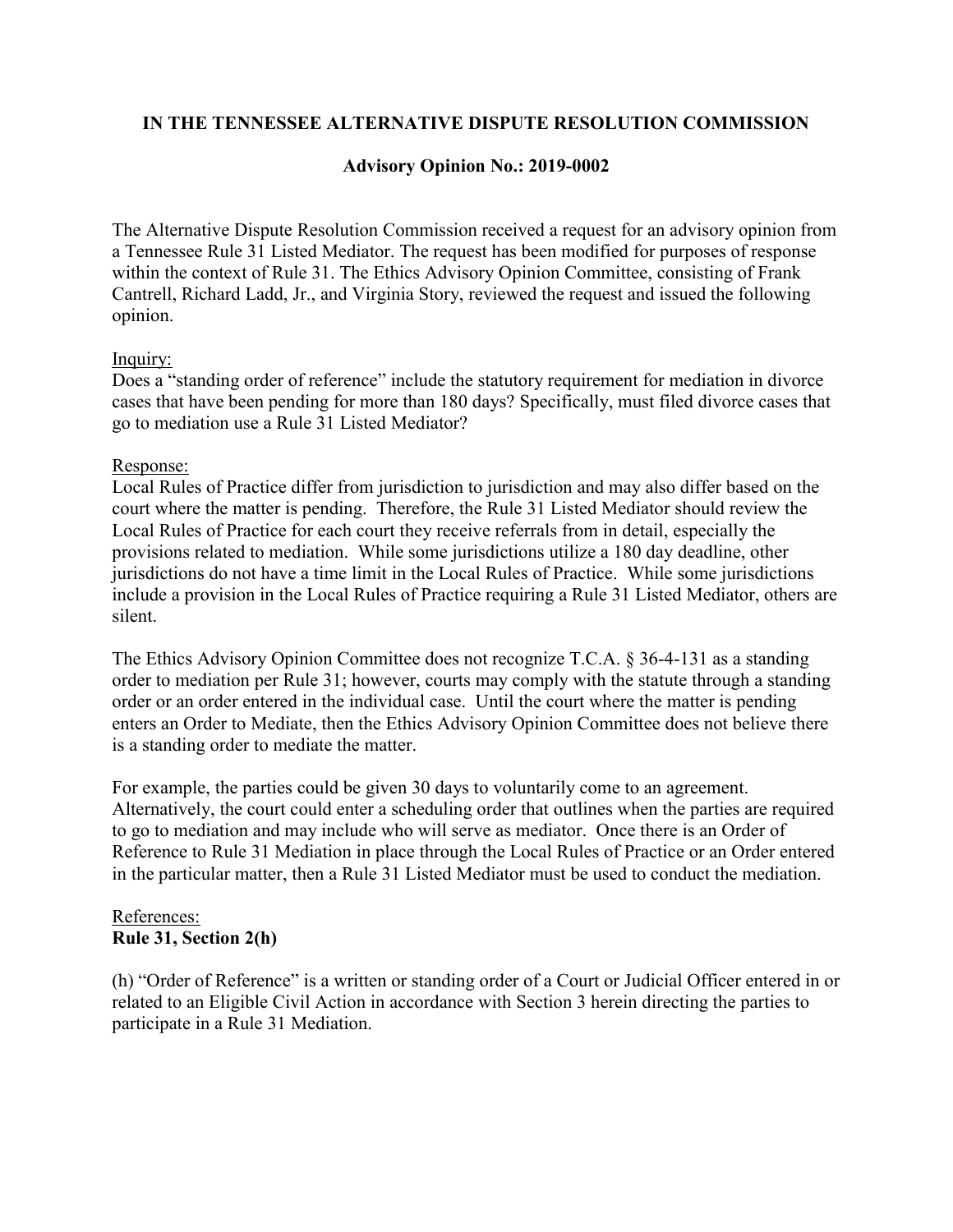# **T.C.A. § 36-4-131. Mediation Waiver or extension Domestic abuse**

(a) Except as provided in subsections (b), (c) and (d), in any proceeding for divorce or separate maintenance, the court shall order the parties to participate in mediation.

(b) The court may waive or extend mediation pursuant to subsection (a) for reasons including, but not limited to:

(1) Any factor codified in  $\S 36-6-409(4)$ ;

(2) Either party is unable to afford the cost of the mediation, unless the cost is waived or subsidized by the state or if the cost of mediation would be an unreasonable burden on either or both of the parties;

(3) The parties have entered into a written marital dissolution agreement or an agreed order resolving all of the pending issues in the divorce, except as provided in subsection (c);

(4) The parties have participated in a settlement conference presided over by the court or a special master;

(5) The court finds a substantial likelihood that mediation will result in an impasse; or

(6) For other cause found sufficient by the court.

(c) If the ground for the divorce is irreconcilable differences and the parties have filed with the court a properly executed marital dissolution agreement, and if there are minor children of the marriage, a properly executed parenting plan, the court shall not require the parties to attend mediation.

(d) (1) In any proceeding for divorce or separate support and maintenance, if an order of protection issued in or recognized by this state is in effect or there is a court finding of domestic abuse or any criminal conviction involving domestic abuse within the marriage that is the subject of the proceeding for divorce or separate support and maintenance, the court may order mediation or refer either party to mediation, only if:

> (A) Mediation is agreed to by the victim of the alleged domestic or family violence;

(B) Mediation is provided by a certified mediator who is trained in domestic and family violence in a specialized manner that protects the safety of the victim; and

(C) The victim is permitted to have in attendance at mediation a supporting person of the victim's choice, including, but not limited to, an attorney or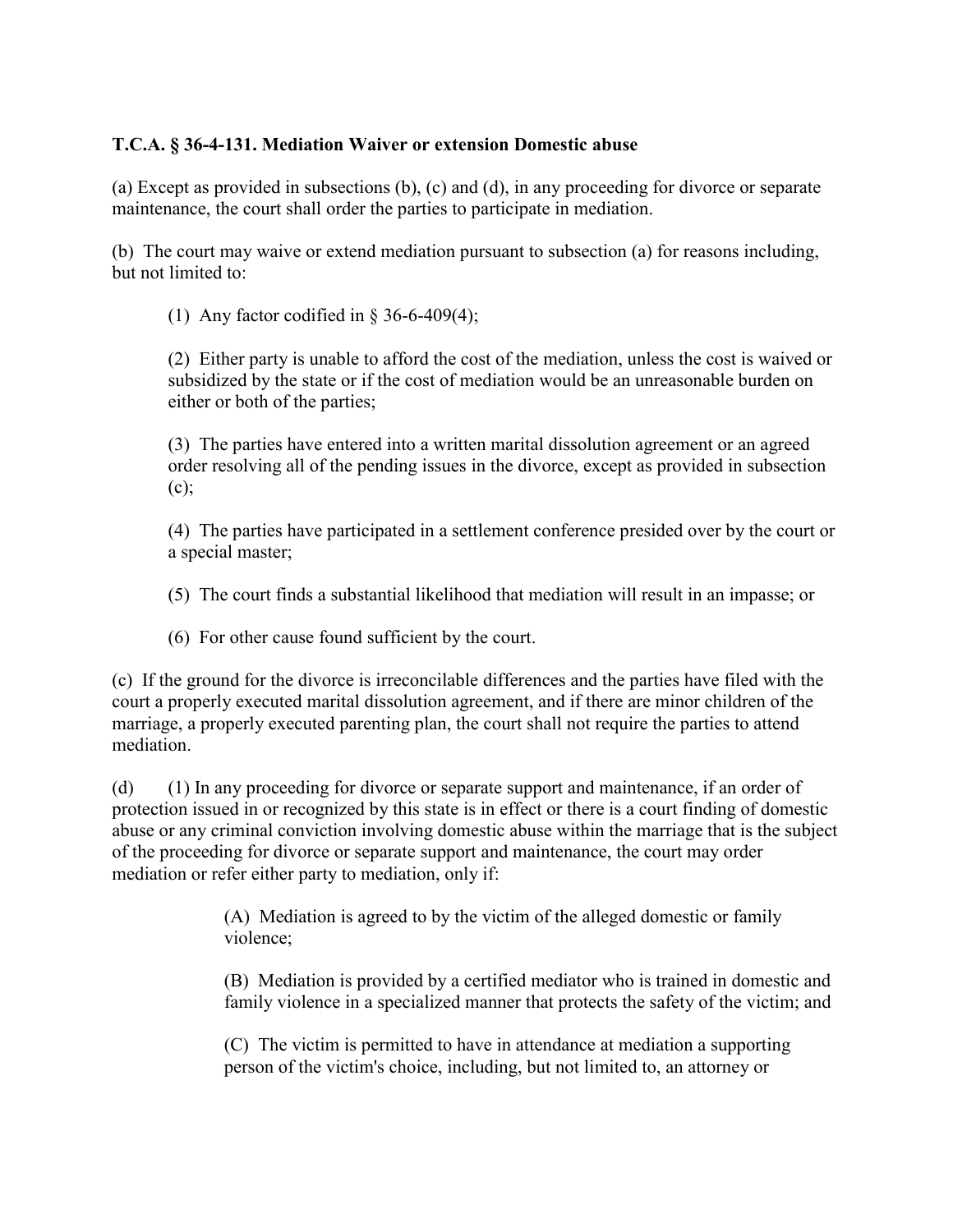advocate. No victim may provide monetary compensation to a nonattorney advocate for attendance at mediation.

(2) Mediation conducted pursuant to subdivision (b)(1) shall be concluded and a report provided to the court no later than one hundred eighty (180) days from the date the complaint for divorce was filed.

#### **Local Rules of Practice**

The AOC website provides weblinks to the Local Rules of Practice for the state's trial courts. Please visit<http://www.tncourts.gov/courts/court-rules2/local-rules-practice> for information as provided by the local courts. This website currently states: "This page provides the local rules of practice for the state's trial courts. However, please note that this listing may not comprise the entirety of local rules of practice, but reflect only the rules that have been provided by the listed districts. Additional rules may be obtained from the court clerks' offices in each district or county."

*See, e.g.,* Rules of Local Practice in the Circuit and Chancery Courts for Sullivan County, Tennessee Rule 16.07. Mediation and Mediators

A. At any time during the divorce proceedings, the parties may choose to participate in a method of alternative dispute resolution and select their own mediator or arbitrator. However, either by the Court's own motion or by a motion of one or both parties, the Court will appoint a family mediator pursuant to Tennessee Supreme Court Rule 31. If the parties are unable to reach an agreement on a Permanent Parenting Plan within 120 days after the commencement of the action, the parties may submit a scheduling order to the Court including a referral to mediation or alternative dispute resolution or request for a waiver for just cause. The Court may designate a Rule 31 family mediator by court order. The Court may determine that the mediators' fees be taxed as court costs or that the case is appropriate for pro bono mediation.

B. The parties may directly negotiate the fees with the mediator. Each mediator must provide proof of three pro bono mediations to the Administrative Office of the Courts for annual approval.

C. Mediator reports shall be filed with the Court pursuant to Tenn. Sup. Ct. Rule 31. The reports shall include a 30-day report and a final report.

D. Judicial Settlement Conferences will not be available in cases affected by this rule, except on motion and a showing of exceptional circumstances.

E. If the Court finds that a party willfully failed to appear at a scheduled dispute resolution process without good reason, the Court may, upon motion, award attorney fees and financial sanctions to the prevailing party. See T.C.A. §36-6-404(a)(4)(D).